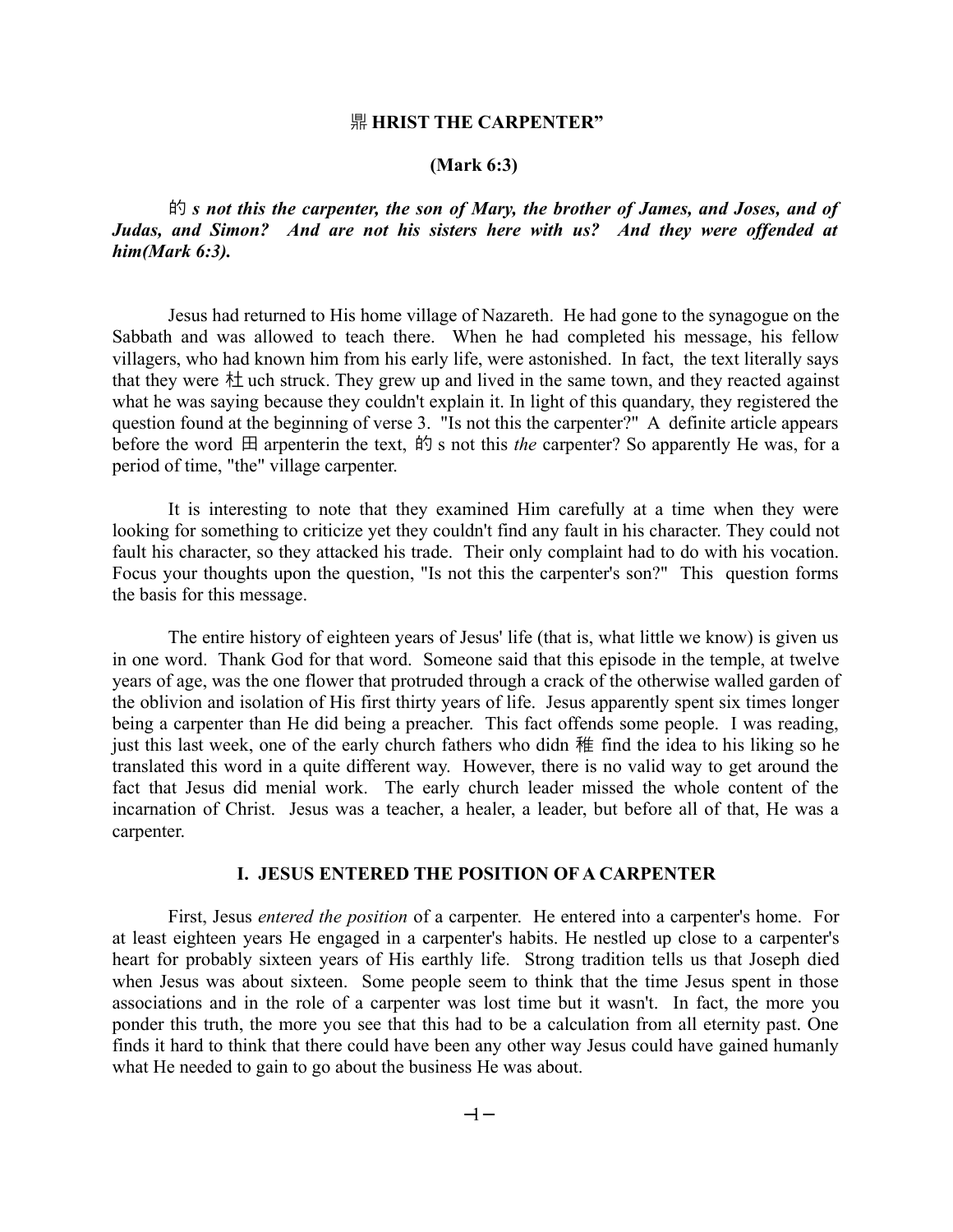Would you consider the counteractions or the contradictions that Jesus brought to man's usual views merely by entering the position of a carpenter? What kind of Messiah were the Jews expecting? A king or a conqueror? They were expecting a soldier-conqueror who would come marching into Jerusalem in great pomp and ceremony to break the yoke of Roman oppression and establish Israel as a global power. But instead He came as a lowly, callous-handed laborer who called himself a servant. When He gave the explanatory passage that tells the kind of life he would live, He deliberately drew out from all the possible Old Testament passages the one that calls the Messiah 鍍 he Servant of the Lord.This countered all expectations that that men had previously had concerning the coming Messiah.

Then he counteracted the exaggerated desire for wealth that has plagued all men and all ages. The idea of success in every age has to do with the accumulation of wealth. An exaggerated desire for wealth has plagued, and continues to plague every age of human history. But Jesus came, and merely by being what He was, engaging in the role He engaged in, entering the position He entered, He countered that exaggerated desire for wealth, and was Himself, apparently, quite poor. When his parents took Him to present Him in the temple when He was just a few days old, they were to make an offering. There were graded levels of the offering depending on the financial capability of the parents. Joseph and Mary gave the lowest possible offering two turtle doves. This indicates the impoverished condition in which they lived. Jesus, throughout his life, counteracted or contradicted man's exaggerated desire for money and wealth.

There's a third counteraction that He brought by entering this position as a carpenter. He contradicted the love of idleness that has forever been a mark of unenlightened hearts. When you go back and read the history of any society, the people who were deemed the most successful were the ones who resided in ivory palaces and rested upon luxurious beds. They spend most of their time eating fruit and being fanned by servants. This is the idea of success and accomplishment in almost every society in the history of the world. However, Jesus ran totally counter to that view. He countered the love of idleness by entering the position of the carpenter.

Then fourthly, He contradicted the idea that continual excitement and brilliant success are essential elements of real life. Though continual excitement is not a necessary element of real life, it is very easy to fall into the trap of believing that it is. Because our society elevates excitement and success so highly, we tend to drift into agreement.

What is the average church 痴 idea of success? Continual excitement and brilliant accomplishments are regarded as essential elements of success. One can't help but wonder what Jesus would say if He were to enter into situations like this today. Do not misunderstand what I am saying. These things aren't to be discounted altogether. But we must be constantly reminded that genuine success is not wrapped up in those things.

The manner in which Jesus came into history tells us that real existence before God consists of a person's inner life and not his outer life at all; that the life that some would regard as insignificant may be of absolute importance. I wish I could illustrate that. How many times have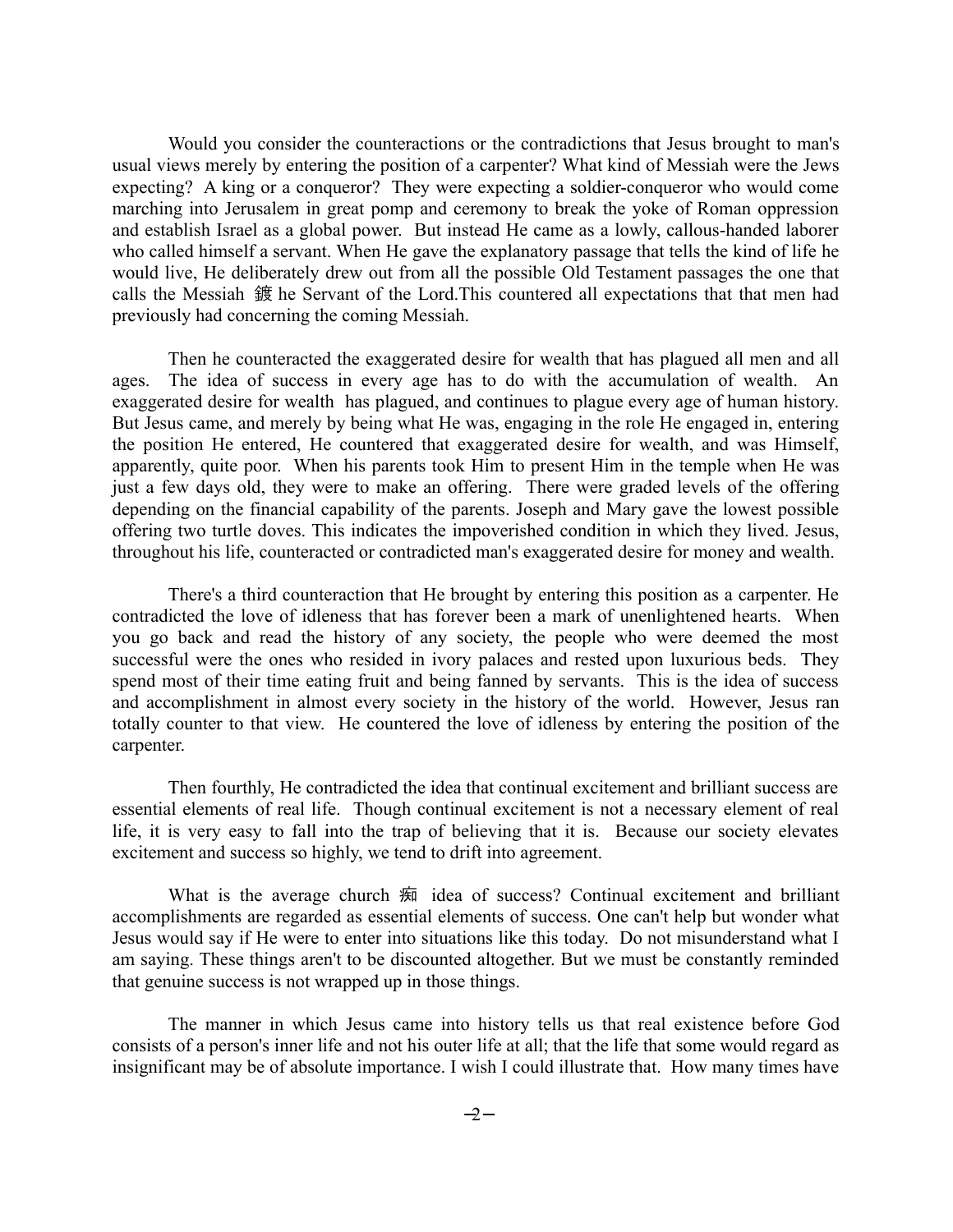I gone into a home and walked up to a little corner bed where there was an emaciated body, or a twisted body, or an incapacitated body, and the person with radiant face talked so wonderfully about Jesus and about the things of God. Although the person can't mobilize himself or herself to get up, nevertheless he makes a great contribution by his walk with God, a walk which the world will never see.

You see, a person of relative insignificance among men may be of absolute importance to God. Jesus spent nearly twenty years in the position of a carpenter or an apprentice carpenter, and His life would have looked relatively insignificant. Admittedly, in that day a carpenter's position was much like the early blacksmith in American history. He was the center of village activity, and many things passed in and out of his shop. Everybody at one time or another came in and out of His shop. But what looked like relative insignificance possessed absolute importance in the sight of God. Jesus entered the position of a carpenter.

## **II. JESUS ENGAGED IN THE PROFESSION OF A CARPENTER**

The second truth of Christ the Carpenter is that He *engaged in the profession* of a carpenter. What are the main works of a carpenter? They are basically two to build and to repair. Would you turn your imagination loose for just a moment? Think of Jesus building a cottage for somebody in Nazareth. Think of Jesus putting together and assembling the parts of a table for somebody in Nazareth. Think of Jesus carving the dimensions of a chair for somebody in Nazareth. Probably, by the things He suggested in his vocational illustrations, His main work had to do with farm implements. In fact, there's an old legend, perhaps reliable, that says that above the doorway of the carpenter's shop in Nazareth there was a sign that said, "My yokes are easy." This is at least an echo of a statement made in Matthew chapter 11, "My yoke is easy, my burden is light."

Again use your imagination and think of Jesus making a yoke for a plow. Imagine Him standing at the door of his shop writing down an order for furniture or for farm equipment and above it stands that little wall motto, "My yokes are easy." Did you ever wonder how much he charged for a chair? I wonder if He was not something of a perfectionist. He would not allow slovenly or sloppy work. If you can imagine that one of His projects was turning out wrong, He would go back and rework it to the point of perfection, taking as much time as needed. Imagine Him making a plate for a table out of wood, or a bowl.

Isn't this profession you picture in the flesh typical of what Jesus was always doing? He was always playing the role of the carpenter. Before time began, He built. He built creation. In John 1:3, we read,"All things were made by Him and without Him was not anything made that was made." The term used for 殿 ll thingsis not all things in their general entirety. Instead it's the term for all things in their particular parts, in their minute technicalities. Can you see the carpenter creating the world and putting every meticulous thing in its minutest part in place? Can you see Him putting everything perfectly in place, part by part, before human history ever began? As a carpenter, He built creation.

As a carpenter, He is presently at work building His church. It is interesting that He never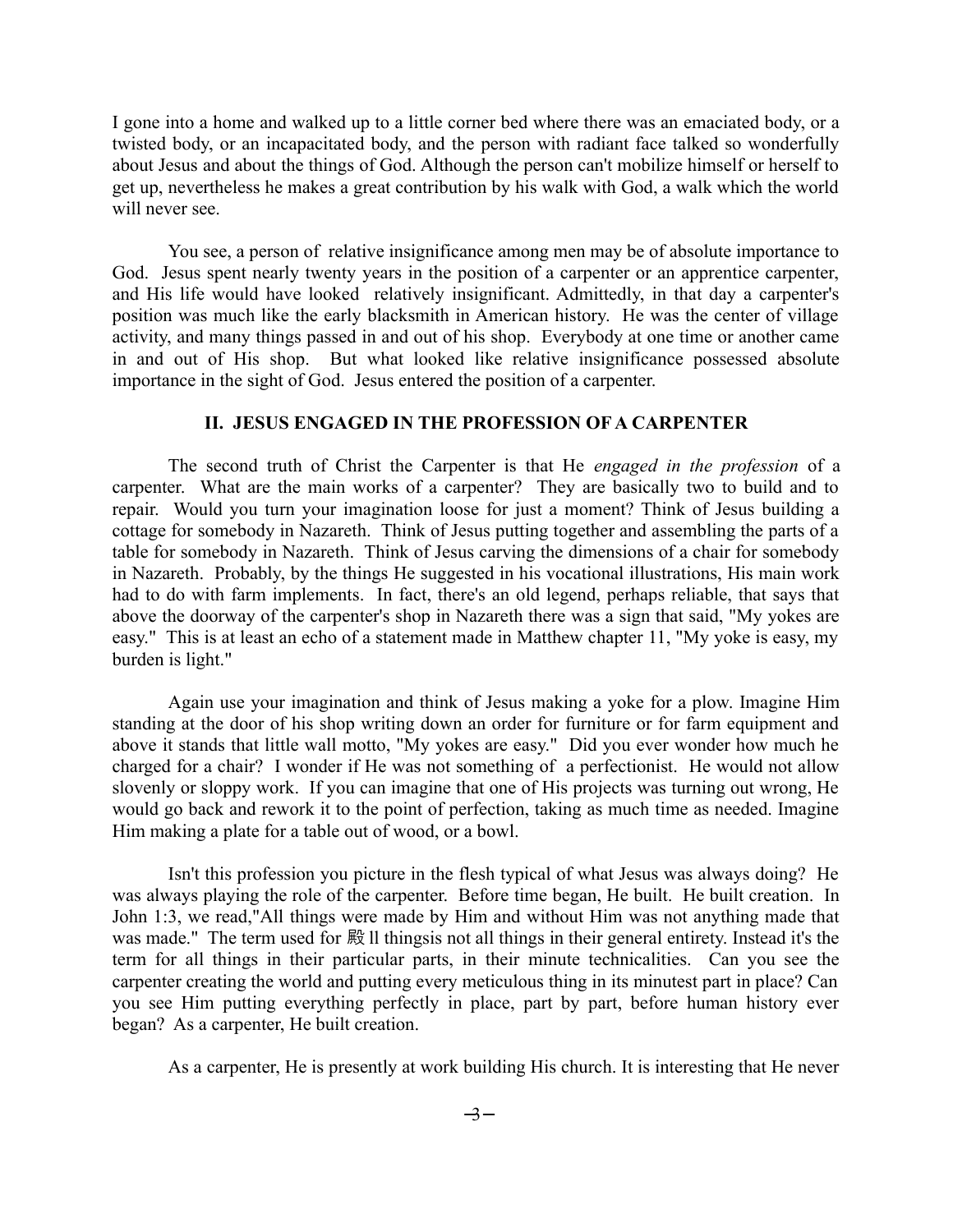gave that task into our hands. One of our greatest usurpings; one of our greatest mistakes, is to think it is our assignment to build the church. Jesus said in Matthew 16:18, "I will build my church." Our only task is to build people, to build disciples. He will take care of the building of the church. But we abuse and twist things. We do more than practice apprentice carpentry when we try to build the church. That's His business. Our only job is to build people and let Him put together His church, in His own way.

Have you ever noticed the expression in I Corinthians 3, "We are God's building.?" Then in verse 16,"Know ye not that ye are the temple of God?" It is amazing how many people think that applies to us as individuals and especially our bodies. It doesn't. The pronouns in verse 16 are plural. 泥 on 稚 *all of you* know that *all of you* are the temple of God and that the Spirit of God dwells in *all of you*? He is not talking about me as an individual. He writes about the believer and his body in Chapter 6. In I Corinthians 3, He's talking about the church which He is building.

Ephesians Two reveals that He's building the church to have a habitation for the Holy Spirit to live in. From this we discover that Jesus, in effect, engages in the profession of a carpenter today. Not only did He build creation, not only is He building the church, but He is, in an ongoing way, building Christians right now.

Every time I think of this concept of building, I think of a church bulletin I once saw. In it was an article entitled,"Men Under Reconstruction". It was an analysis of the process of the Spirit in a Christian's life. It would be wise if we would always envision each other Christian wearing a sign declaring: "I am a Christian under reconstruction."

There are two powerful persons active in this universe. One is Satan, and through sin, he is the great destroyer. Remember what Jesus said concerning the work of Satan? He said,"the enemy comes not except to steal and to kill and to destroy." Satan is always consistent always evil, always a thief, always a killer, always a destroyer. Yet he never advertises that way. He always tells you that he's building you up to your own advantage, but he can't do that. Instead he's always tearing you down *to his advantage*.

The other person active in the universe is Jesus, the great architect and builder. He is always seeking to construct your life 妬 n righteousness and true holiness. You see, every person reading these words is either being built up by Jesus or torn down by the devil. There is no other possibility. One is a carpenter, a constructor. By the way, one translation beautifully renders this question, "Is not this the *producer*?" Isn't that interesting?

What determines whether I am being built up by Jesus or being torn down by the devil? The same thing that determined what Jesus did in Nazareth. The scriptures declare that "he could not do many mighty works there because of their unbelief.If He is not doing a mighty work in your life, then this verse diagnoses the problem. If He is doing a mighty work, this will tell you why He is accomplishing it. He will do constructive work in you only if the building permit of cooperative faith is posted over the door of your heart. If this permit of faith is not present in your life, He will refuse, by His own rule, to undertake the reconstruction job. Unbelief will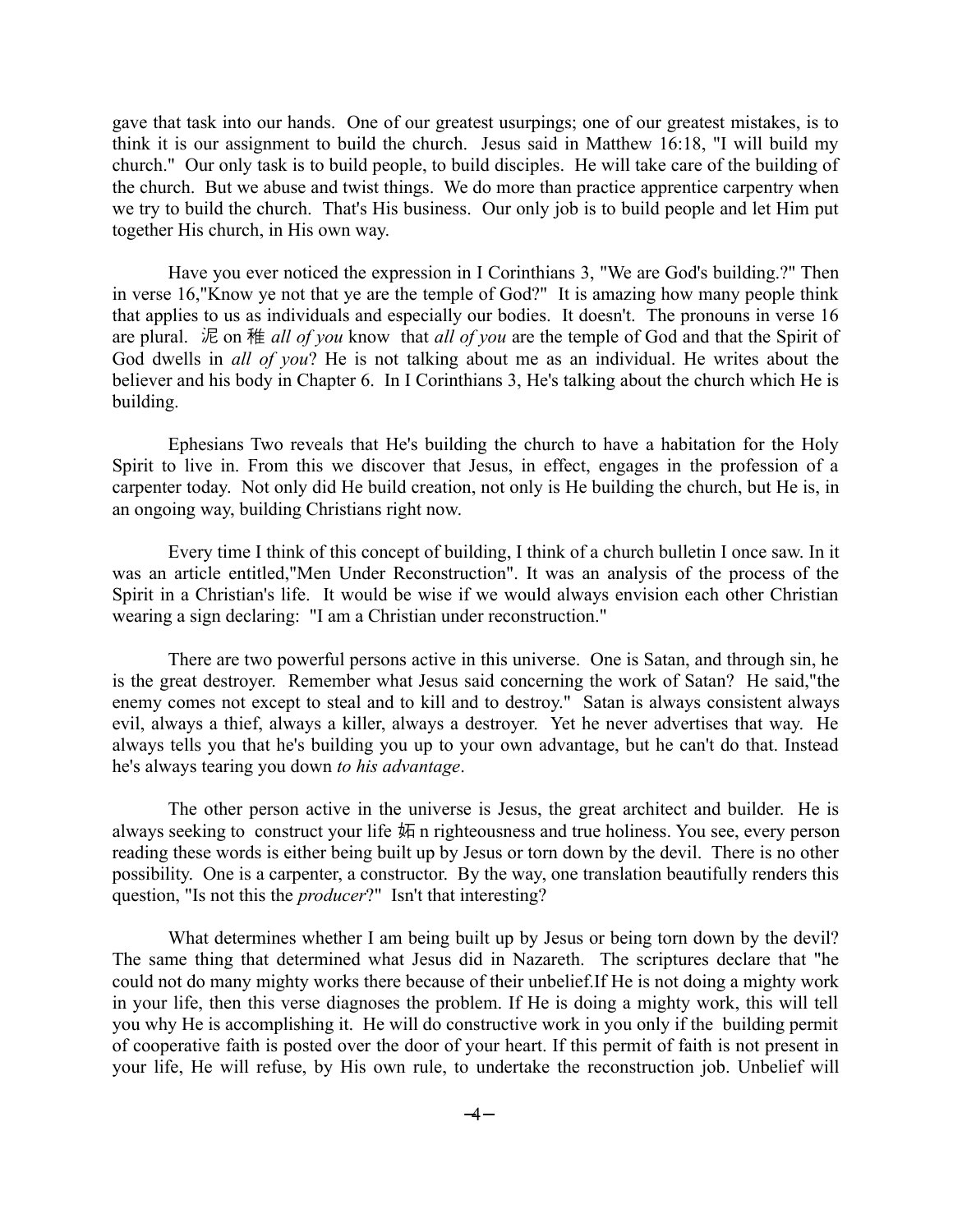consign you to be victimized by the destructive acts of the devil. It is your response that determines whether Jesus the Carpenter He's able to build you up or Satan the Destroyer is permitted to tear you down.

Not only did He build creation, not only is He building the church, not only is He building Christians, but He is carefully constructing a future home for all believers in Heaven right now. I've always found great comfort in an interpretation of His words in John 14: "In my Father's house are many mansions." I've often wondered just what He meant by that. I'm not altogether convinced that the Father's house is only Heaven. I'm thinking He may mean that this whole universe is the Father's house and one of the mansions is Heaven. The word actually means dwelling places or apartments. Jesus may have meant that since the whole universe is my Father's house, there are some special places I am building for you. 的 go to prepare. Please do not miss the meaning of the word 菟 repare. Can you realize that the man who said that had a carpenter's calluses on His hands? It is permissible to think that He has been in Heaven for 2,000 years doing interior decorating on the place that he is preparing for us! You may rest assured that when we arrive there we will find that the place is in the usual style of His glorious works.

Furthermore, when I get there and find the place He has prepared, He's going to do a reconstructive work on me physically to get *me* ready for the *place*. Do you realize that if I went to Heaven in this body I couldn't stand it? If a lost man went to hell in his body, there would be no way he could experience it. Both of us have to have a different body the one to enjoy everything Heaven has to offer, the other to experience what Hell will mean. For this reason the Bible says: "We know that if our earthly house of this tabernacle be torn down, we have a building of God, a house not made with hands, eternal in the heavens." Who makes that building? God does. How? Why not by means of Jesus the carpenter?

I 知 hesitant to admit that I have favorite funeral stories, but I do! Here is my all-time favorite funeral story. I would be happy to have this story told at my own funeral! It concerns James Kidd, the great Scottish preacher of many years ago. Kidd was a marvelous man of God. He was a pastor in Aberdeen for over twenty-five years. After this lengthy ministry in Aberdeen, God moved him to a new church in a different location. Finally, with great reluctance he consented to go.

When the day came for the final transfer of possessions and family to the new city and new home, they had put the last pieces of furniture out on the lawn of the old pastorium, where they had lived for over twenty-five years. It was being transported to the new place that day. James Kidd 痴 wife and family and a servant girl, Elizabeth, whom they affectionately called Betty, were outside waiting for the men doing the moving to come and pick up the remaining furnishings. Pastor Kidd, under the pretext of going back in to see if they had left anything, dismissed himself from the group and went back into the empty house. He later said that he really entered the house for the sake of nostalgia. He said he walked into the kitchen, and in spite of it being stripped bare, he remembered how that for twenty-five years his wife had made meal after meal there. Then he walked down the hallway and there on the right was the bedroom where two of their three children had been born. He said the nostalgia just swept over him with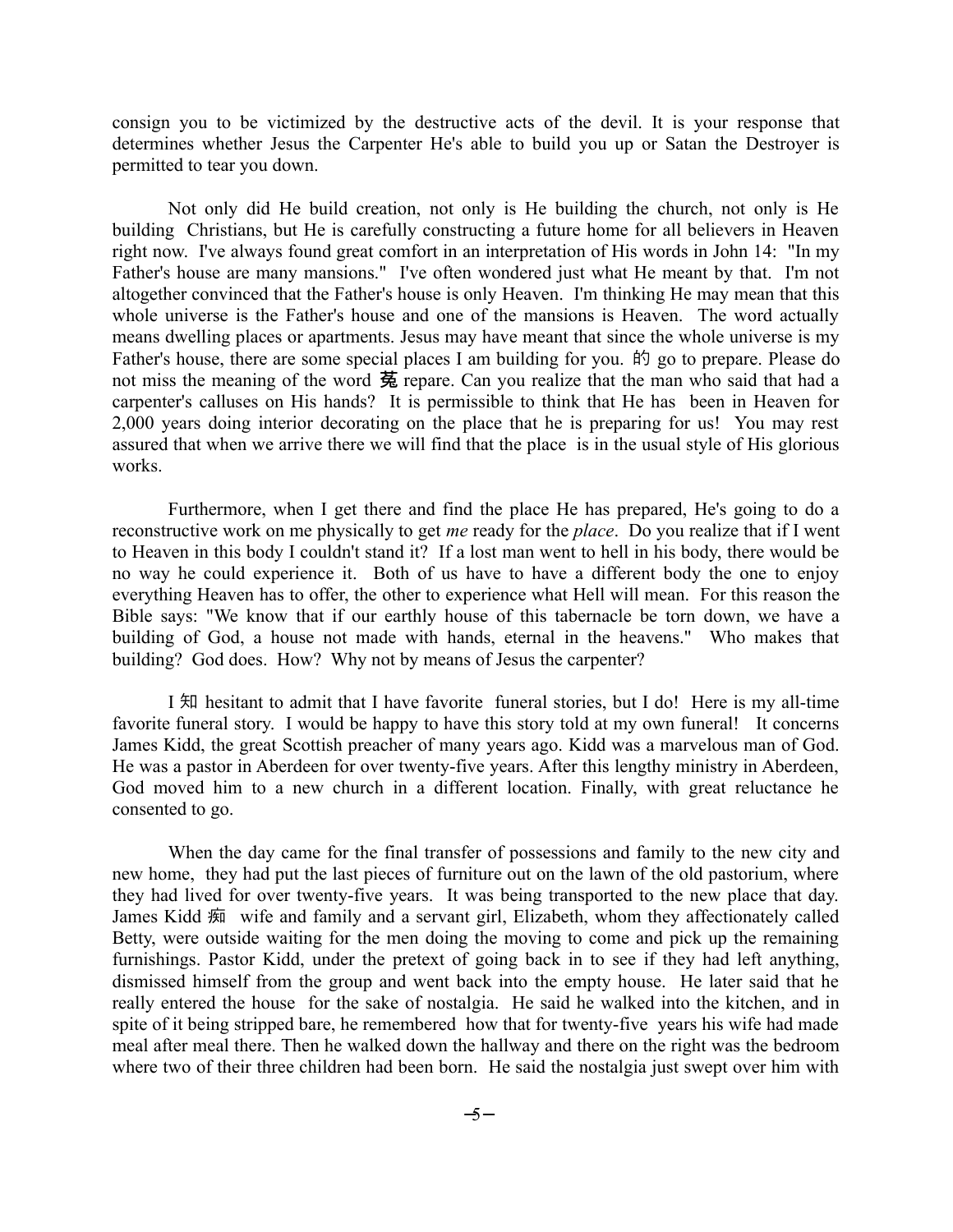deep sentiment. Finally he went into the middle room of the house which had housed the books of his study. He said he looked down at that spot where he had prostrated himself on the floor again and again over those twenty-five years, with an open Bible, and wrestled with God about the message to give to his people the next Lord's day. He said he didn't know how long he'd been standing there when he became conscious of somebody else being in the room. As he turned inadvertently and looked back over his shoulder, there was Betty, the servant girl, with her hands framed against the sides of the door. When their eyes met, and she knew that she had been recognized, she spoke. She said quietly, "Please, sir, do come on. Time's up. The others are waiting and the next house is a lot better anyway."

When I read that, although Pastor Kidd didn't apply it in this way, there suddenly came to the forefront of my mind overwhelming thoughts concerning what happens at the moment of the death of a believer. If there is an angel of death, I can feature that angel saying gently to the dying person, "Please, sir (please, ma'am), do come on. Time's up. The others are waiting." The farther along you get on the journey of life, the more companions you have seen depart to 電 eath 痴 other side, and the more interested you are in the coming Heavenly reunion with them.

You see, the reason so many people cling so tenaciously to this world and this life is that most of their investments are here. But the further you go and the more you walk with Christ, the more the investments and companions you have on the other side, and the less reluctant you are to depart. "Please, sir, do come on. Time's up. The others are waiting and the next house, the one Jesus the Carpenter is now building, is a lot better anyway." Jesus engaged in the profession of a carpenter while He was on earth, and He is still doing work like that of a carpenter today.

## **III. JESUS EXHIBITS THE PRINCIPLES OF A CARPENTER**

Third, Jesus *exhibits the principles* of a carpenter. For example, His *perception* is that of a carpenter. Any carpenter would tell you that a carpenter 痴 vocation calls for a different perception than other people employ. For example, a carpenter knows quite well how much may be hidden in what appears to others to be a very rough looking thing. Can you imagine a wagoner (that's where that family name came from, wagoner) pulling his wagon up to the door of the carpenter's shop in Nazareth to deliver a load of trees or logs. Jesus comes out to begin to sort them out. He looks at one and sees a plow in it. He looks at another and sees a table platter in it or a bowl or a child's toy. You see, this is the way He always operates with the perception of a carpenter.

Jesus saw the kingdom of God in a mustard seed. He saw the citizen of the kingdom in a child. He saw Peter in Simon. He saw Israel in Jacob. He saw Abraham in Abram. He saw Matthew in Levi. He saw Paul in Saul. He does the same thing when He looks at you. He has a carpenter's perception. He sees what may be hidden in a very rough looking thing.

Then think of a carpenter's *patience* as exemplified in Jesus. He knew, by rough experience, what pains, what persistence, what perseverance, was necessary to transform that rough-looking thing into the finished product that He desired. Have you ever thought of the paradox, the apparent contradiction in the ministry of Jesus?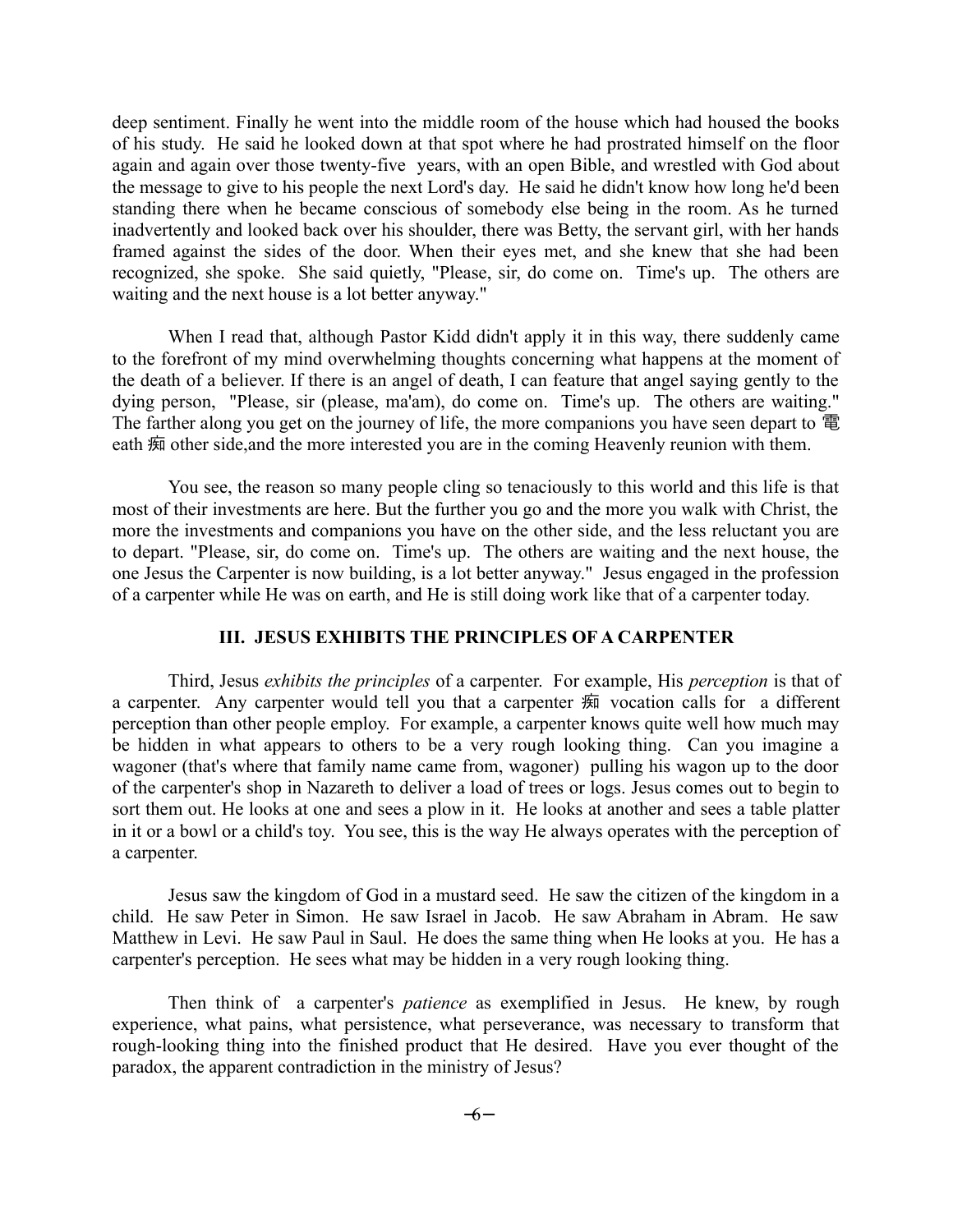Why, in a single instant Jesus healed a leper. In a single instant Jesus raised the dead, but when He looked at Simon He knew it was going to take a long time to turn him into Peter. Someone said that it all depends on what you want to produce. If you want to raise a squash, you can do it in six months. If you want to raise an oak, it will take you a hundred years. If you want to raise a redwood, you had better plan on a thousand-year project. God lets you know what He's raising when He shows you that it takes an eternity to produce the finished product He desires out of a sinful human being. Isn't it good to know that Jesus showed the patience of a carpenter?

What does it do to you when I tell you that right now at this very moment, all born-again believers (including you) are in the hands of One who is a Carpenter a thorough workman? One of His own apprentices said, "He who has begun a good work in you will perfect it until the final day." Jesus, as a carpenter, knew that the finest wood products are invariably made of the hardest wood. Can you imagine Jesus in His humanity beginning to learn from a veteran craftsman, such as Joseph His foster father, who at the beginning knew a lot more about carpentry than He did? However, if you look only at the Divine side, He knew so much more than Joseph did. Yet from a human standpoint, He had to learn these things. Before we digressed, the point I had made was that the finest of products are made from the hardest of woods. You can take one kind of wood and employ it for a table or a desk, but cedar wood, especially in Jesus day, was reserved to make the paneling of a palace or a temple.

Doesn't that encourage you when you see Him bending over somebody like Saul of Tarsus and getting ready (on the Damascus road) to use His hammers to shape his life into something very lovely, useful, and God-honoring? 典 hey say you are a hard case, sir, and I admit that from a human standpoint you are. But I've got news for this world, the cedar is sooner or later going to decorate the temple. In fact, R. C. H. Lenski, one of the greatest Greek and New Testament scholars in the history of the church, said that the word translated  $\boxplus$  arpenterin our text means "One who makes things out of hard material." I find great courage in that Jesus exhibits the principles of a carpenter.

#### **IV. JESUS EXPERIENCED THE PASSION OF A CARPENTER**

Finally, Jesus *experienced the Passion* of a carpenter. Isn't it strange how God put all this together? You see, when Jesus came, even before He died, He bore the common curse that was imposed on man because of sin. What is the history of work in the human race? How did work, manual labor, start in the human race? Where did it start? The Bible declares that Adam and Eve were assigned to work in the garden of Eden, even before sin and the curse. God said to our first parents, 典 ake this garden, dress it and keep it to meet your own needs and to get a dividend of glory for me. Was that work dignified? Yes. When God gave work as an assignment to man,it was a symbol of dignity. He told them to labor in the garden in order to glorify Him and to meet their own needs. But then man sinned and God said, "From now own, in the sweat of your brow shall you eat bread as a part of the curse upon your depravity." So that which started as dignity descended into a token of depravity.

God had said that the earth would produce thorns and thistles as a part of the curse of sin.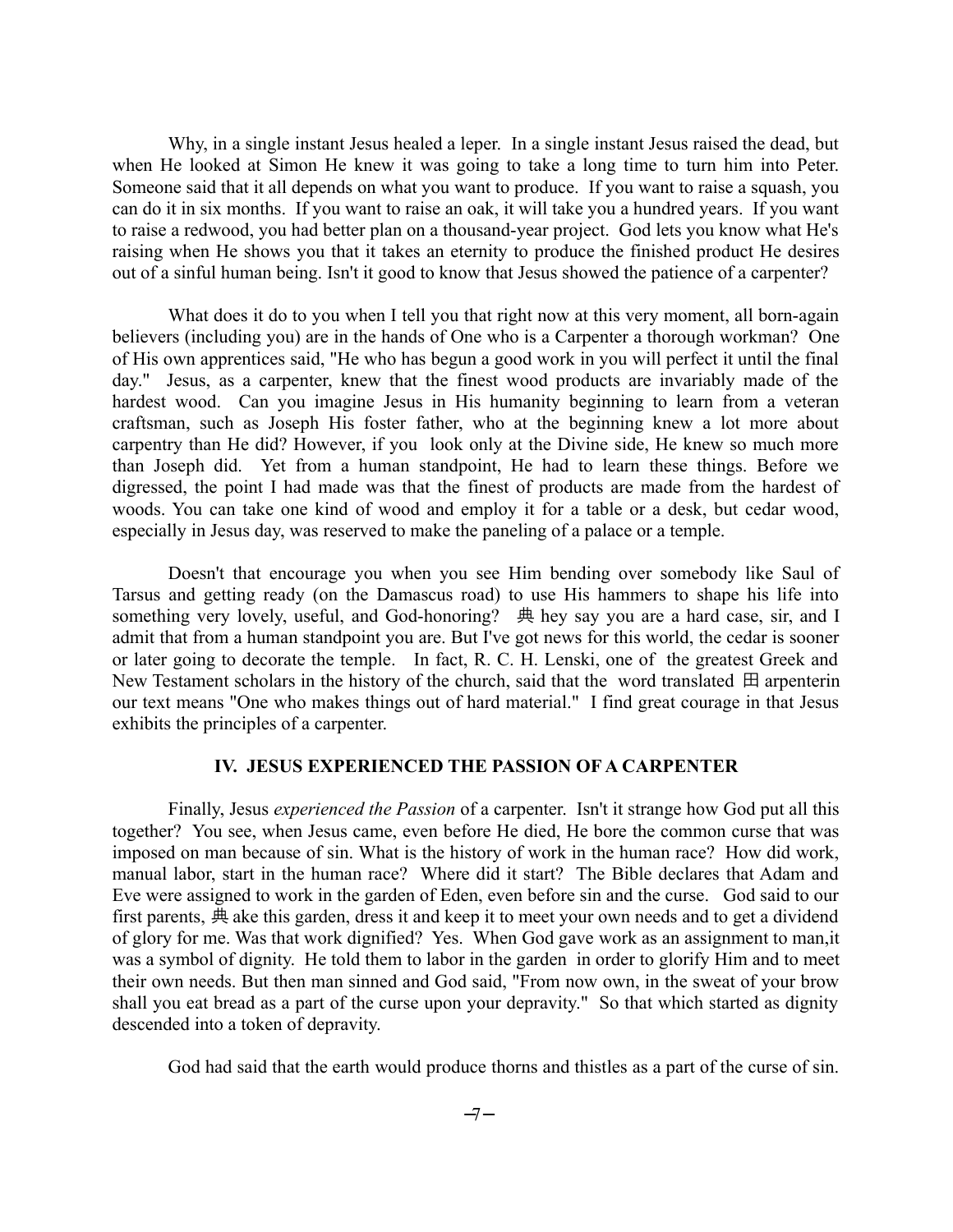But when Jesus came, He took a crown of thorns upon His brow, as if to raise man 痴 curse, the curse of sin, and place it upon Himself. This symbolized the truth that He bore the curse for us (Galatians 3:13). He took work, which had become a symbol of depravity, and engaged in it to restore its dignity. Many people seem to think that the more manually or more menially you work the less dignified you are. Yet from God's standpoint, the more manually or menially you work, the closer you are to the roots of all things.

As I bring this study to a conclusion, think with me about the endless cycle of Jesus' life. When you go back before time ever began, here's what you find God the Father, in consultation with God the Son, gave Him a specific assignment to accomplish and imbued Him with special equipment to get it done. God the Father, gave a specific assignment and special equipment to God the Son. As a result, He can call Jesus, the name which reveals His specific assignment, by the other name, Christ, which reveals His special equipment, the Anointed One. He came as Jesus, 鉄 aviour,and functioned in His redeeming work under the anointing of the Holy Spirit.

When He reached his majority as a Jewish child, having passed His Bar mitzvah, between 12 and 13 years of age, His Father began to give Him specific assignments and endowed Him with special equipment to get them done. As a part of His assignment, His earthly adopted father, Joseph, began to teach Him the trade of the carpenter. Then, if tradition is correct, Joseph died when Jesus was about sixteen years of age, leaving Jesus to care for His family by serving as the village carpenter of Nazareth.

At the appointed time, He said to his mother, "Things can't be the same anymore. I've now got a specific major assignment that you can't understand at this time." After three years of building the foundation for His Kingdom, He turned back for the special equipment He would need for His final redemptive assignment. It is as if He came back to His own carpentry shed and there received His special assignment to redeem men from sin. At that time, the Father placed in His hands some familiar materials two logs of wood and four nails and said, 典 hese are the materials we will use to produce salvation for sinful men. It is interesting that Jesus came to die, He carried the wood to the place of the sacrifice. Is that anything new? He was always carrying wood. His flesh was pressed up against the wood of the sacrifice. Is that anything new? He was always in close contact with wood. Though the Jewish means of capital punishment is through stoning, Jesus wasn't stoned. He was nailed to a tree! In I Peter 2:24, Peter tells us that ..." He His own self a carpenter's self bore our sins in His own body on the tree." Somebody beautifully said, "Long before the nails held the carpenter, the Carpenter held the nails." And so when it was all over, His life had recycled.

The Father gave Him a specific assignment, saying," We're now going to accomplish the redemption of this world." He then gave Him the special equipment of two rough-hewn pieces of wood and four big spike-sized nails in order to fulfill His assignment. We ought never to forget the price that a carpenter through His Passion paid for our redemption.

Two farming brother lived on adjoining farms. In over forty years of farming side by side, they had never had a serious conflict. But that changed suddenly in one day. A small misunderstanding between them grew into a major difference, and then it exploded into a bitter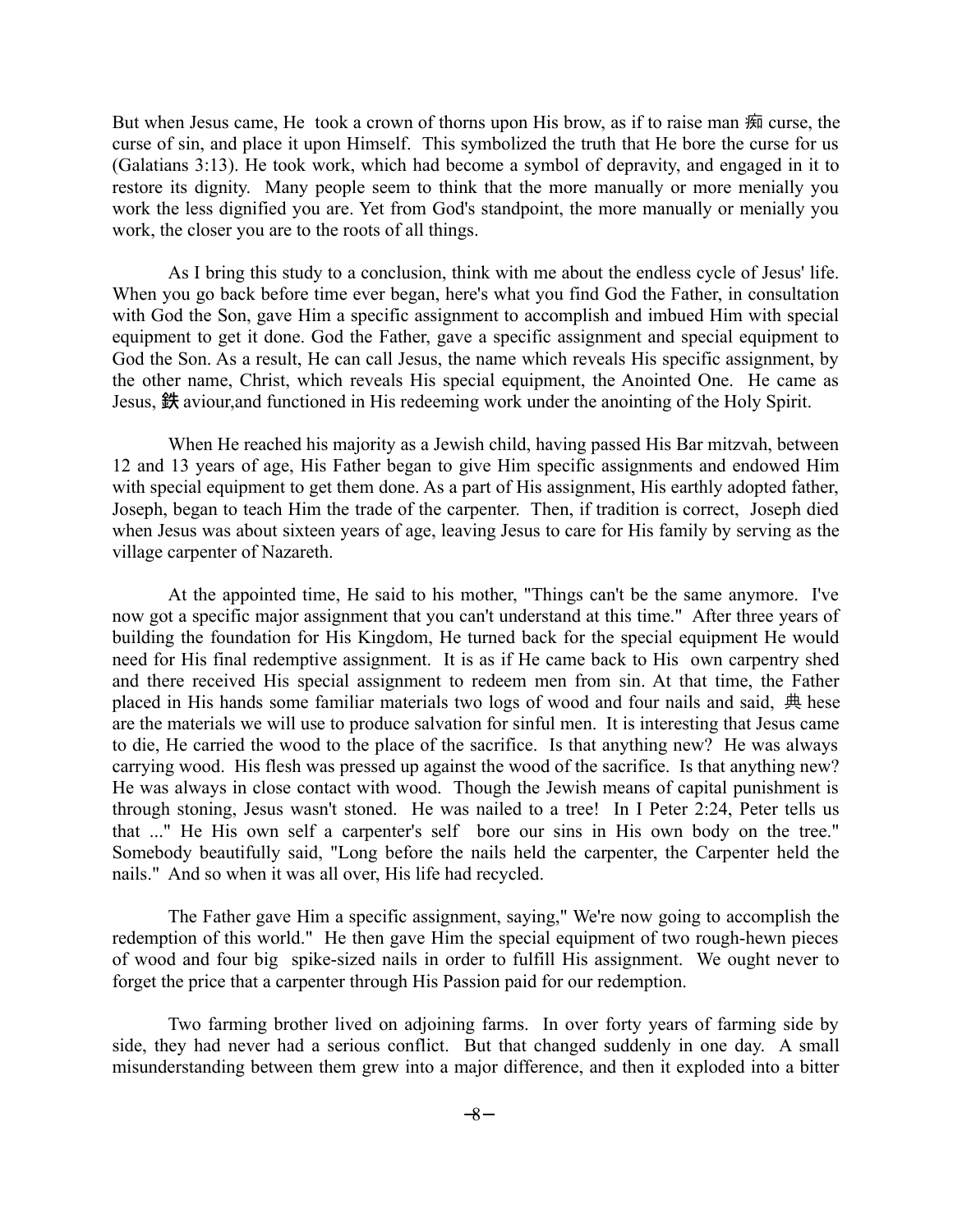argument, followed by weeks of cold silence between them.

One morning there was a knock at John 痴 door. When he answered the knock, he found a man holding a carpenter 痴 toolbox in his hand. The man said, 鉄 ir, I 知 a carpenter, and I 知 looking for a few day 痴 work. Do you have any small jobs on your place that I might help with? 添 es,John replied, 的 do have a job for you. Do you see that creek running right over there? He pointed toward his brother 痴 farm, and the property line between them. 鏑 ast week, there was only an open meadow there, but he took a bulldozer to the river levee, and now there 痴 a creek between us. He did this to spite me, but I 値 l let you help me answer him. There 痴 a pile of lumber over by my barn. I want you to build an eight-foot fence on this side of the creek, so I won 稚 need to see his place anymore.

The carpenter said, 的 think I understand the assignment. Show me the nails and the post-hold digger and I 値 l do a good job for you. John, the older brother, had to go to town for supplies, so he got the materials ready for the carpenter and then he was off to town. The carpenter worked with great effort all day long, measuring, sawing, assembling, nailing. About sunset the farmer returned. The carpenter was standing exhausted over a finished job. The farmer 痴 eyes popped and his mouth fell open as he saw the result. *There was no fence there at all; instead, there was a bridge* a bridge stretching across the creek. As the carpenter had promised, it was 殿 good job,handrails and all. As the older brother stood shocked, his neighbor, his younger brother, approached the far end of the bridge, scratching his head with one hand and raising the other as if asking a question. The two brothers walked onto the bridge and met in the middle. The younger brother said tenderly, 的 can 稚 believe you 致 e built this bridge after all I 致 e said and done. But I appreciate it. After all, it 痴 time we put this silly disagreement behind us and patched things up. It was killing us and wrecking all those years of happiness we had spent together, anyway. Each put out his hand to the other, and then they embraced each other with open arms.

They turned to see the carpenter lifting his toolbox and turning to leave. 哲 o, wait!called out the older brother, 的 have a lot more projects around here that I need help with. The carpenter answered, 的壇 love to, but I have a lot more bridges to build."

Friends, the Carpenter Who originally built the universe came to build the Biggest Bridge of all, the Bridge of open traffic between offending man and an offended God. We call it the bridge of Salvation. The Carpenter used the rough-hewn arms of a wooden Cross to build this Bridge, and any of us, though we are sinners, can go home to God by way of that Cross. Once we have crossed the Bridge ourselves, we are to 鍍 rafficit all the time as the Carpenter 痴 Apprentices, not building walls between us and others, but pointing to the Big Bridge while building smaller bridges of communication between us and others. So be it for the Carpenter 痴 sake, and for the sake of men needing to cross the chasm between themselves and God.

Finally, I want to leave with you two ideas. Jesus needs our full surrender. For you see, if He is going to do the work He wishes to accomplish in your life, before He can make you over He has to take you over. However, if you, like the people of Nazareth, rebel in unbelief, then He will find someone else to work on. He must be able to take you over before He can make you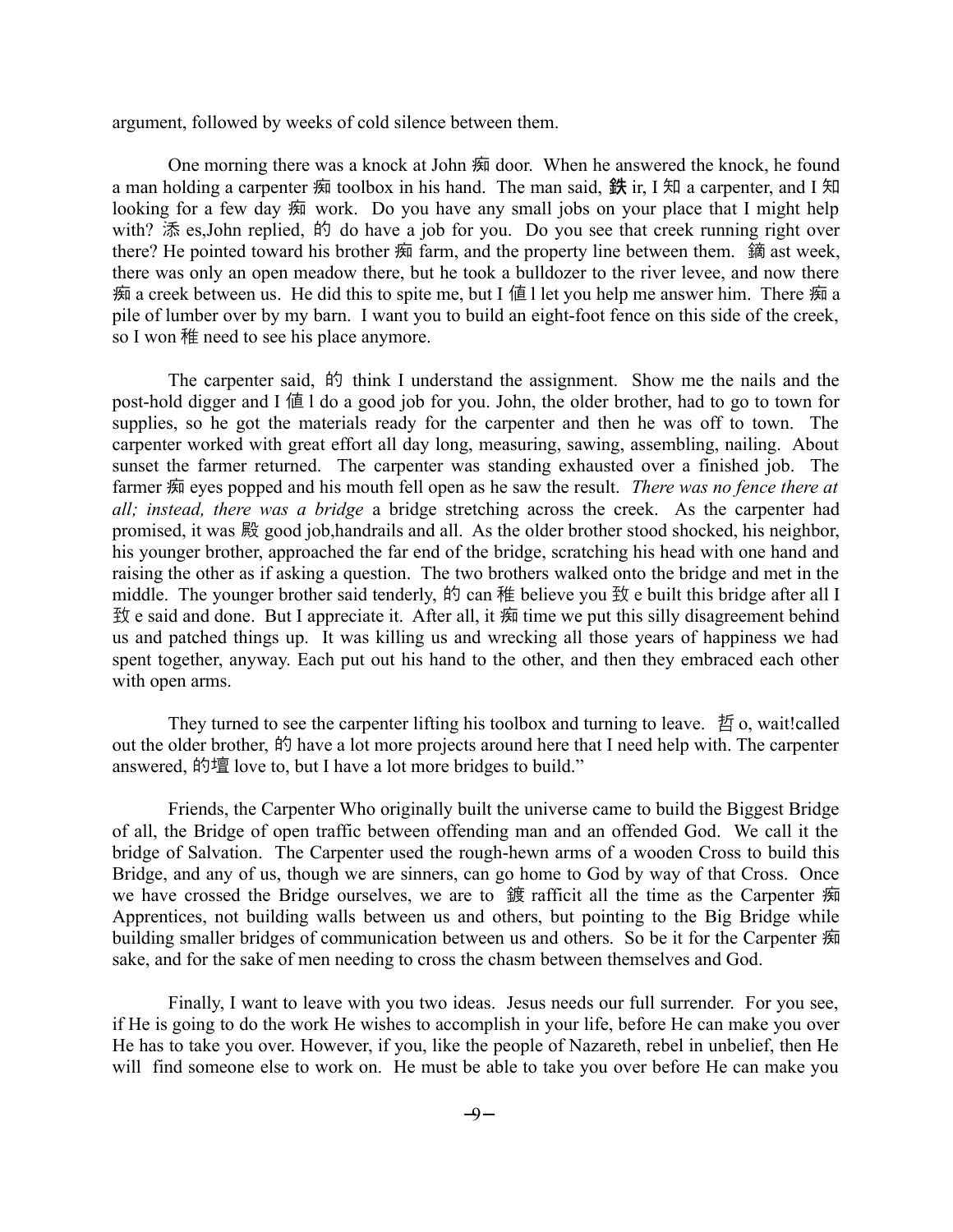over.

Edwin Markam's great little parable called "The Parable of the Builders", illustrates so graphically the truth that I have been trying to convey. Let me repeat it in my own words. It's the story of a very wealthy man who decided one day he was going to do somebody a good deed. The idea just formed in his mind to be good to somebody. He was out walking over his vast estate pondering what he might do, to whom and for whom he might do his good deed, when he saw down in a hidden valley a frame building that housed a carpenter and his very large family. The wealthy man had forgotten the carpenter 痴 presence on his estate. The sight of the house reminded him that this was a destitute situation. The carpenter barely 杜 ade ends meet. He would likely never be able to supply much for his family. Suddenly the wealthy man realized that here was an excellent opportunity to perform his good deed.

Upon returning to his office, and planning for a day, he called the carpenter in and had him sit down across the desk from him. He reached into his desk and pulled out the blueprint for the building of a large home. He said to the carpenter,  $\sharp \sharp$  have a building project which I want you to complete for me. I want you to build a house according to these specifications. He gave the dimensions, the location for it, exactly how much money was to be spent on all the materials in each part of the house. He said, 的 want it to be a turn-key job. When the day comes that you have finished, come back and present the key and the blueprint and then I will settle with you.

Needless to say, the man was elated to get the work and went immediately to the proposed site and began to survey it. Soon he started laying the foundation. Then it began to occur him, "There is no supervisor on this job but me. I could take the money assigned for the materials, put inferior materials in the house, put the difference in my pocked, and nobody but me would ever know itand so he did. Out of that substantial amount of money, he was able to pocket about \$15,000 dollars. When it was over, he looked at his work and decided nobody would ever know. He could hardly even detect it himself. So he went back in, presented the blueprint and the key and told the wealthy owner of the estate that the job was completed.

The wealthy man asked, "Is it a turn-key job?" To which the builder replied,"Yes, sir, just as you specified." And to his utter amazement, the man then reached into a desk drawer, took out the deed *and signed the house over to him!* 添 ou see, he explained, 的 intended all the time to give the home to you and your family, so that you could live in a house built by your own hands."

Here's the idea of the story. *You rob God* when you don't follow the Master's blueprint. *You rob everybody around you* when you don't follow the master blueprint. But the bottom line is that *you finally cheat nobody but yourself*.

Jesus the Carpenter needs our full surrender. Then He needs fellow servants. The Master Carpenter today is soliciting apprentices.

"The Carpenter of Nazareth comes down